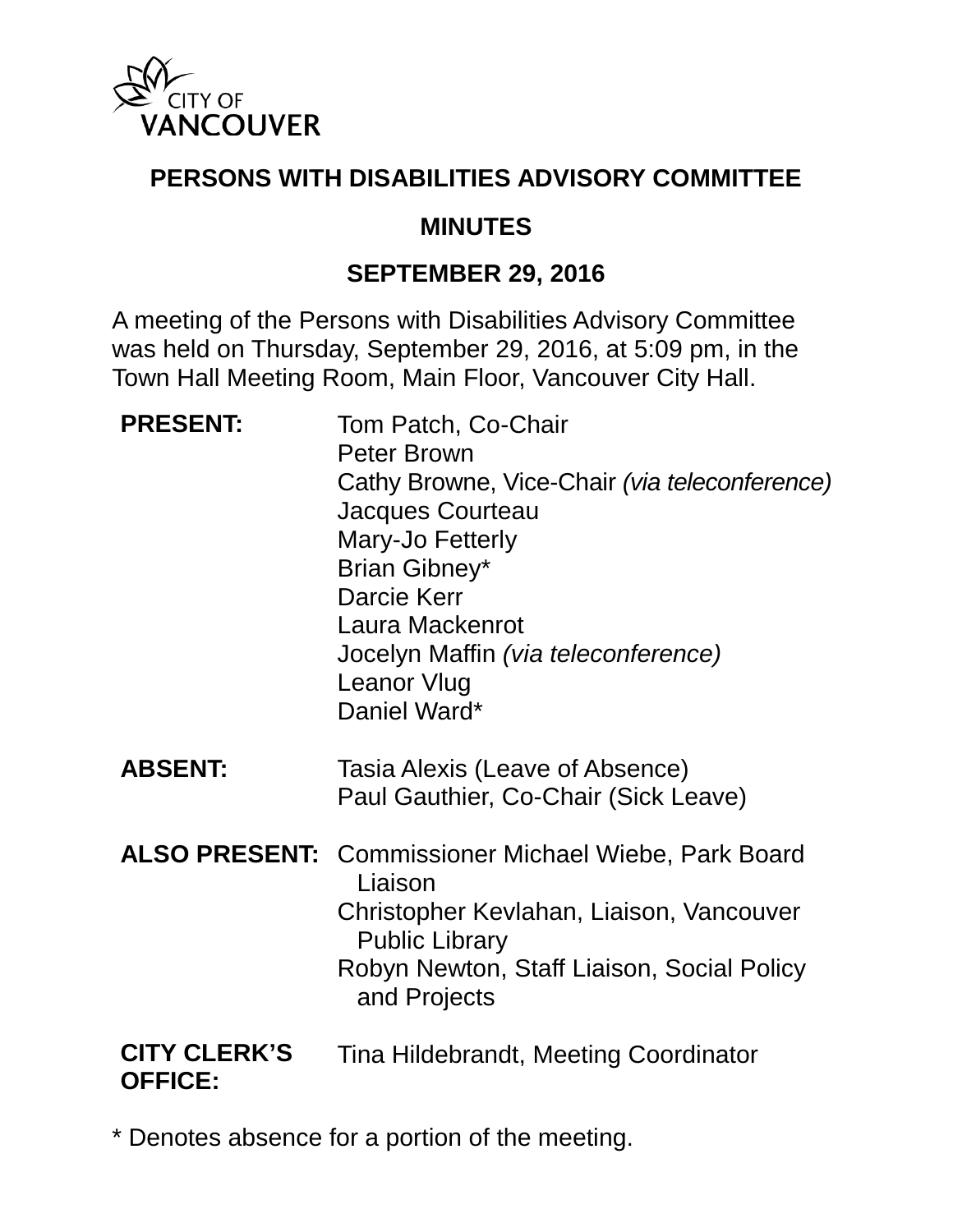### **Leave of Absence Requests**

MOVED by Mary-Jo Fetterly SECONDED by Peter Brown

> THAT the Persons with Disabilities Advisory Committee approve a leave of absence for Tasia Alexis for this meeting.

CARRIED UNANIMOUSLY (Brian Gibney absent for the vote)

The Co-Chair advised that Sandy Yee submitted her resignation.

## **Approval of Minutes – July 28, 2016**

MOVED by Peter Brown SECONDED by Darcie Kerr

> THAT the Persons with Disabilities Advisory Committee approve the minutes from the meeting held July 28, 2016, as circulated.

CARRIED UNANIMOUSLY (Brian Gibney absent for the vote)

The Co-Chair provided an update on the Committee's letter related to Uber, noting the Premier's office acknowledged receipt. In addition, the Minister of Community, Sport and Cultural Development/Minister Responsible for TransLink, forwarded information on consultations with stakeholders regarding challenges and opportunities of ride sourcing in BC's passenger transportation sector. This information will be distributed to the Committee.

# **1. Liaison Reports**

Commissioner Michael Wiebe, Park Board:

• public consultations underway include People, Parks and Dogs *(Item 2 on this agenda)* and VanSplash; Committee feedback encouraged;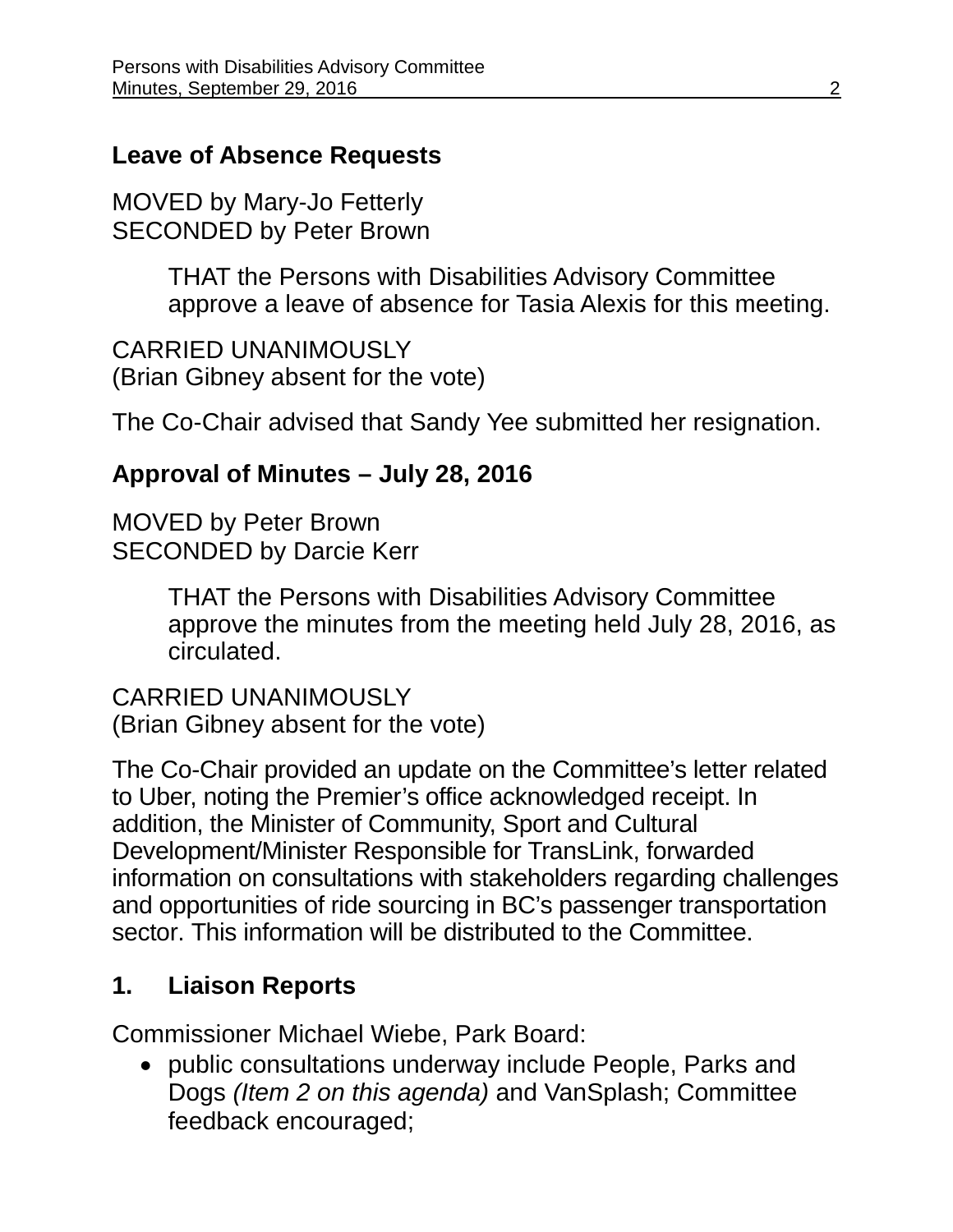- Andersen Accessible Beach; project will begin when the daylighting of Tatlow Creek and Volunteer Park begins; Committee's motion will be forwarded to Park Board; and
- new playgrounds at Science World and International Village Elementary School; new pocket park at West 17<sup>th</sup> Avenue and Yukon Street.

Chris Kevlahan, Liaison, Vancouver Public Library:

- update on flooding at the central branch;
- activities for National Seniors Day; Homelessness Action Week;
- new author in residence, Sam Wiebe;
- This Vancouver stories of Vancouverites and the city's history through digital images, audio clips and videos;
- It Isn't Easy to Read When You're Blind; literacy and accessibility of books for sight-impaired readers; and
- accessible services as a unit at the PNE.

Robyn Newton, Staff Liaison:

• update on a recent meeting with Staff Liaisons and the Deputy City Clerk.

## **2. People, Parks and Dogs, A Strategy for Sharing Vancouver's Parks**

Erin Embley, Planner, Parks, provided a project overview, noting staff are working towards developing recommendations to take to the Park Board in Spring 2017. Ms. Embley reviewed the discussion guide and survey for the initial round of public consultation and sought the Committee's input and guidance.

In discussion, issues raised included the need to protect those who may be vulnerable to or fearful of off-leash dogs, for more education for dog owners and for locations within walking distance.

*More information is available at: [http://vancouver.ca/parks](http://vancouver.ca/parks-recreation-culture/people-parks-dogs-strategy.aspx)[recreation-culture/people-parks-dogs-strategy.aspx](http://vancouver.ca/parks-recreation-culture/people-parks-dogs-strategy.aspx)*.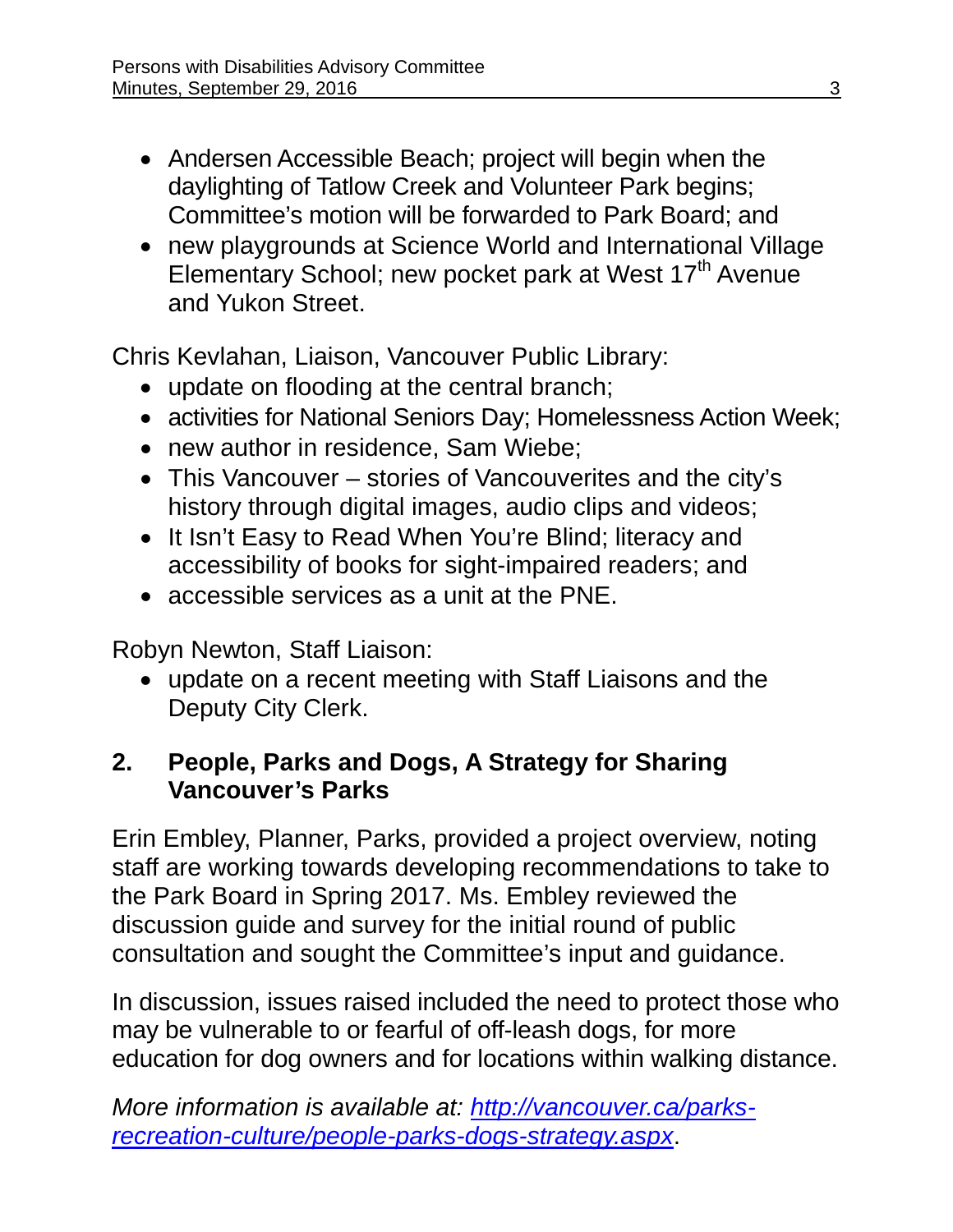# **3. Blood Alley Square Re-Design - WITHDRAWN**

This item was withdrawn at the request of staff.

# **4. Arbutus Greenway**

Kevin Connery, Landscape Architect – Arbutus Greenway Project Office, provided an update on design criteria and options for the Arbutus Greenway temporary pathway and sought the Committee's input on accessibility issues including types of surface materials, separation, shared conditions and pathway design.

*In discussion recommendations included the following:* 

- hard, smooth, wide path made with recycled materials;
- separate lanes for left and right flow of traffic;
- post clear signage and install benches;
- design should discourage speeding cyclists; include a separate lane for cyclists; and
- make curves gradual.

The Co-Chair requested members forward any other comments to him by Sunday evening for distribution to staff.

*\* \* \* \* \**

*The Committee recessed at 6:12 pm and reconvened at 6:22 pm.* 

*\* \* \* \* \**

# **5. Communications**

Leanore Vlug raised concerns related to the City's policies on accessible communication for Deaf, hard of hearing and Deaf-Blind persons to civic services and information, in particular around communication and access to information that is available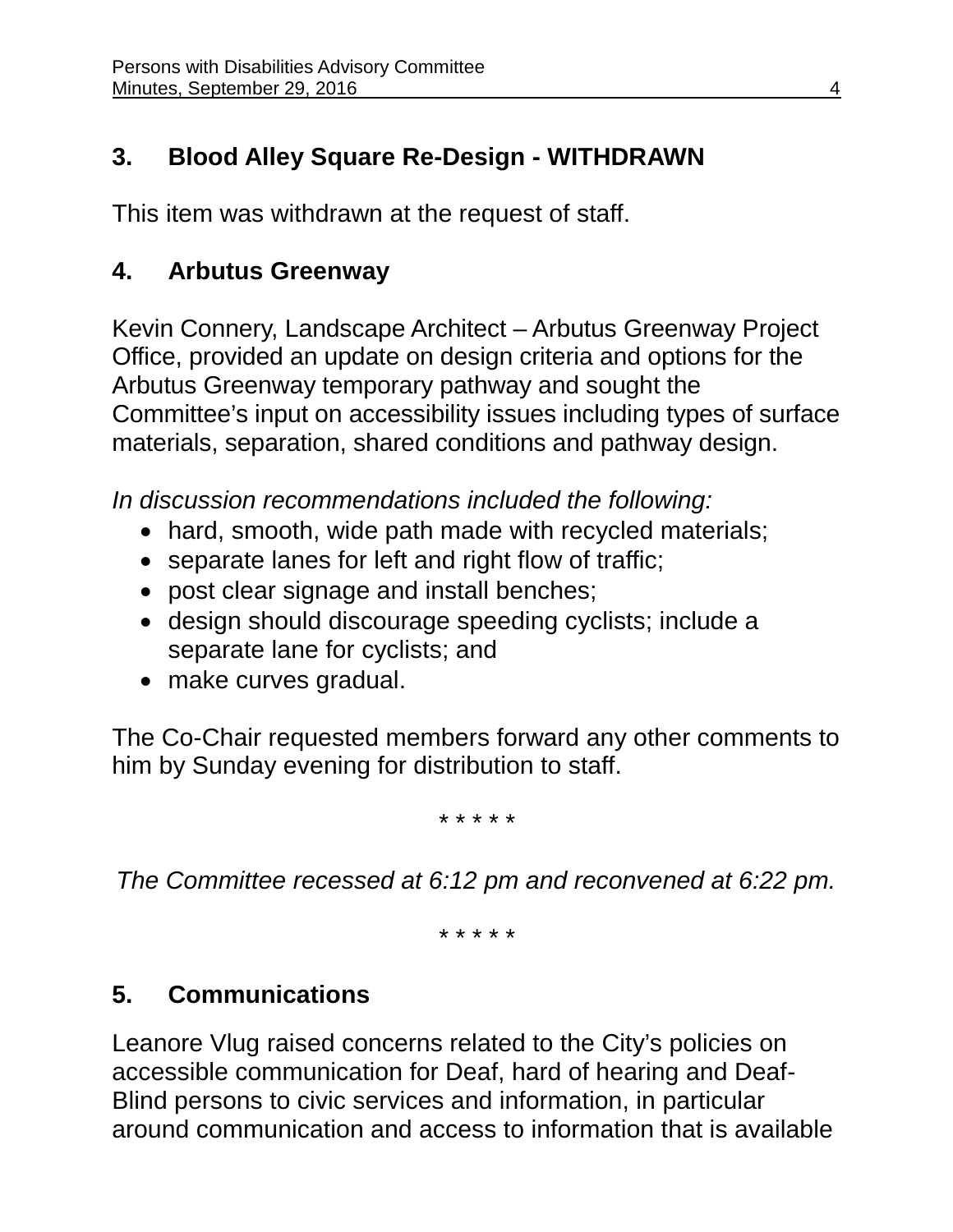to people in general and often lacking for Deaf citizens (i.e. interpreting services for courses or programs).

In discussion, members agreed to wait for the Accessible City Sub-committee Report before determining a course of action. Some members suggested this matter could tie in with the Accessible Event Guidelines.

# **6. Website Accessibility**

Tadhg Healy, Digital Operations Manager, Digital Services, provided an update on accessibility to the City's website and sought a Committee Liaison to assist with the following:

- insights and context to support Digital Accessibility as it pertains to *vancouver.ca* and related web applications; and
- general feedback and pointers to support Digital Accessibility Policy development.

It was noted feedback on accessibility should include visually impaired users.

Mary Jo Fetterly volunteered to be the Committee's Liaison and report back when necessary. Leanore Vlug volunteered to provide feedback from a deaf and hard of hearing perspective.

# **7. Subcommittee Reports**

# **a. Accessible City**

The Sub-Committee Chair provided a brief verbal report as follows:

• held initial meeting with Vancouver School Board officials to discuss the coordination of accessibility improvements and art schools receiving seismic upgrades; offered the support of the sub-committee in making recommendations to the City/Province); and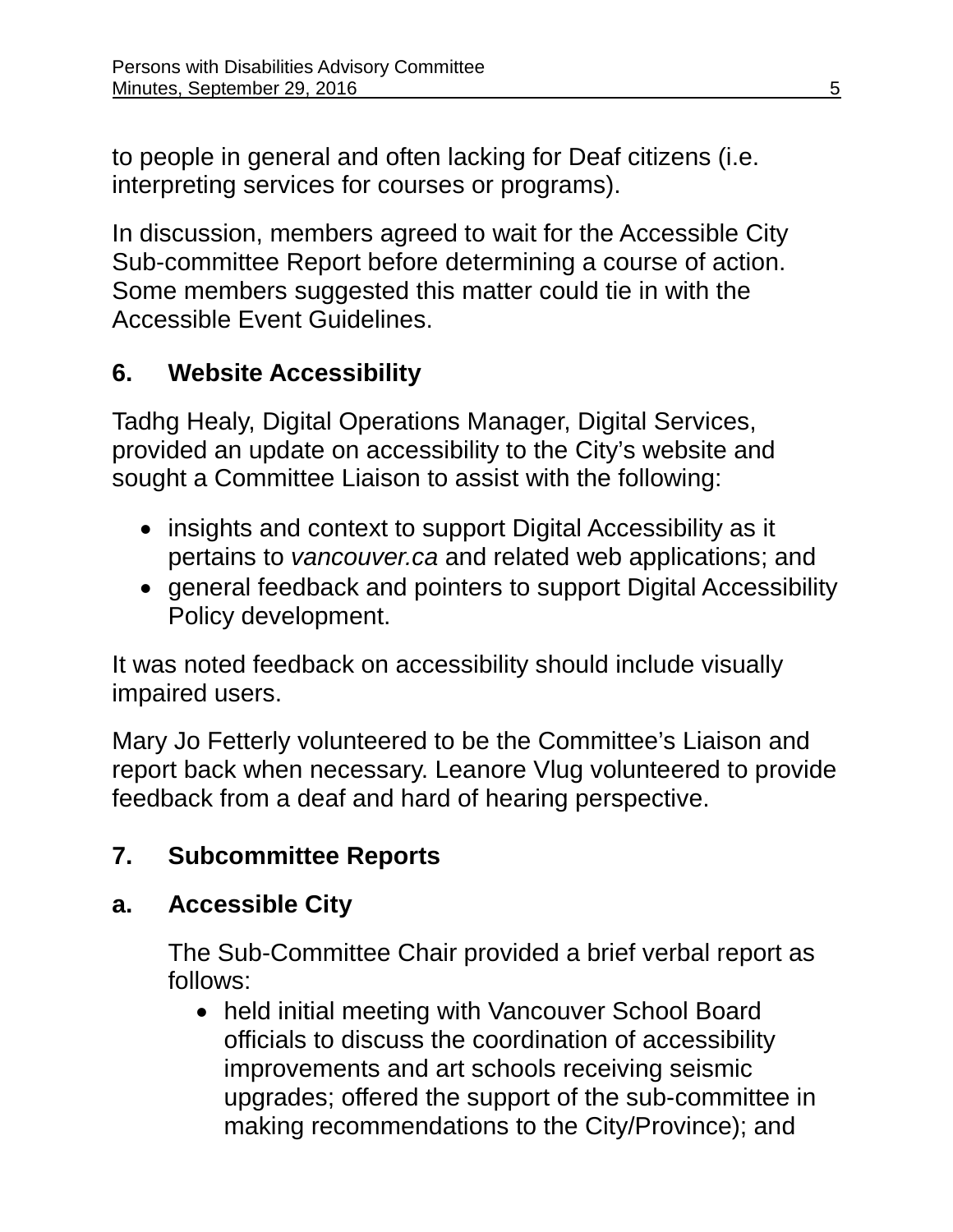• work begins in October on the development of an Accessibility and Inclusion Strategy, which should be considered as the City proceeds with numerous projects and other strategies.

### **b. Housing**

i) The Right Fit Grant Application

The Co-Chair provided an update on a pilot project "The Right Fit", which will match people who use wheelchairs with appropriate housing and sought the Committee's approval to write a letter in support of the project to the Vancouver Foundation who is funding the project.

MOVED by Cathy Browne SECONDED by Jacques Courteau

> THAT the Persons with Disabilities Advisory Committee authorize Tom Patch, Co-Chair, to write a letter of support for the Right Fit Project to the Vancouver Foundation on behalf of the Committee.

CARRIED UNANIMOUSLY (Daniel Ward absent for the vote)

### **c. Transportation**

i) W.  $10^{th}$  Avenue

Laura Mackenrot provided a brief verbal update noting there will be a follow-up working group session for the W.  $10^{th}$  Avenue project on October  $13^{th}$  at the Blusson Spinal Cord Centre. RSVP by October 7<sup>th</sup>.